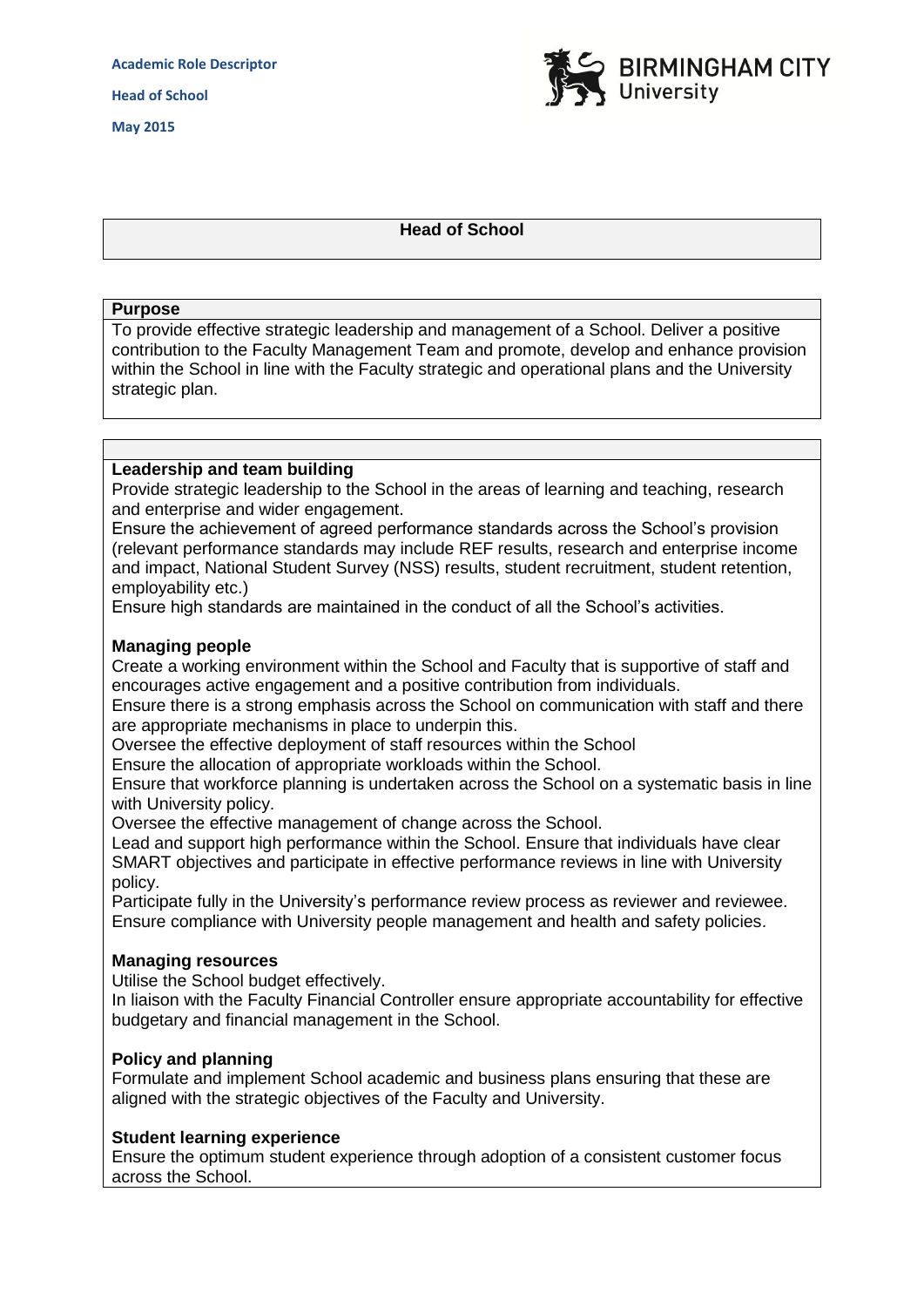

**May 2015**

Work collaboratively with colleagues across the Faculty and wider University, including those in central professional services to ensure the best academic experience for the School's students.

Develop the scale and range of high quality academic provision and support/develop new methods and modes of delivery.

Proactively monitor and review the quality of provision within the School.

Ensure the standards of the University's awards are maintained and provision maintains professional recognition and accreditation as appropriate.

# **Collaborative working, networking and liaison**

Promote and enhance the reputation of the School nationally and internationally. Represent the interests of the School within the Faculty and University. Embed employer engagement, enterprise and entrepreneurship across the School's areas of provision.

## **Corporate responsibilities**

Participate effectively and collegiately as a member of the Faculty senior management team Participate in Faculty and University projects and initiatives as directed. Participate in the operation of the University's policies and procedures.

# **Expertise and experience requirements**

- Good first degree
- Postgraduate and/or professional qualification in relevant area
- A higher degree, PhD or professional doctorate in a relevant academic area
- Professorial status or the eligibility to be awarded professorial status upon appointment is desirable.
- Relevant management experience in an academic or commercial environment
- Ability to manage people, budgets and other resources and deliver projects.
- A track record of successful development, management and delivery of relevant projects
- Ability to achieve performance targets and supporting others to meet their performance targets
- A track record of Higher Education teaching, research or third stream activity.
- Experience and understanding of QAA requirements.

*Able to demonstrate:*

- Strategic focus with strong leadership and management skills including excellent analytical, communication and presentation skills.
- Strong interpersonal and facilitatory skills.
- Ability to work collaboratively in a team, to lead and to inspire high quality performance in others.
- High levels of motivation with ability to determine and achieve own targets and objectives
- Ability to build effective relationships and interact with students, colleagues, external clients, stakeholders and fellow professionals and to work collaboratively
- Experience and/or ability to plan, manage and implement change in an academic environment while maintaining the confidence of staff at all levels.
- High level of professionalism, enthusiasm and commitment.
- Good organisational skills
- Strong negotiation skills
- Good IT skills